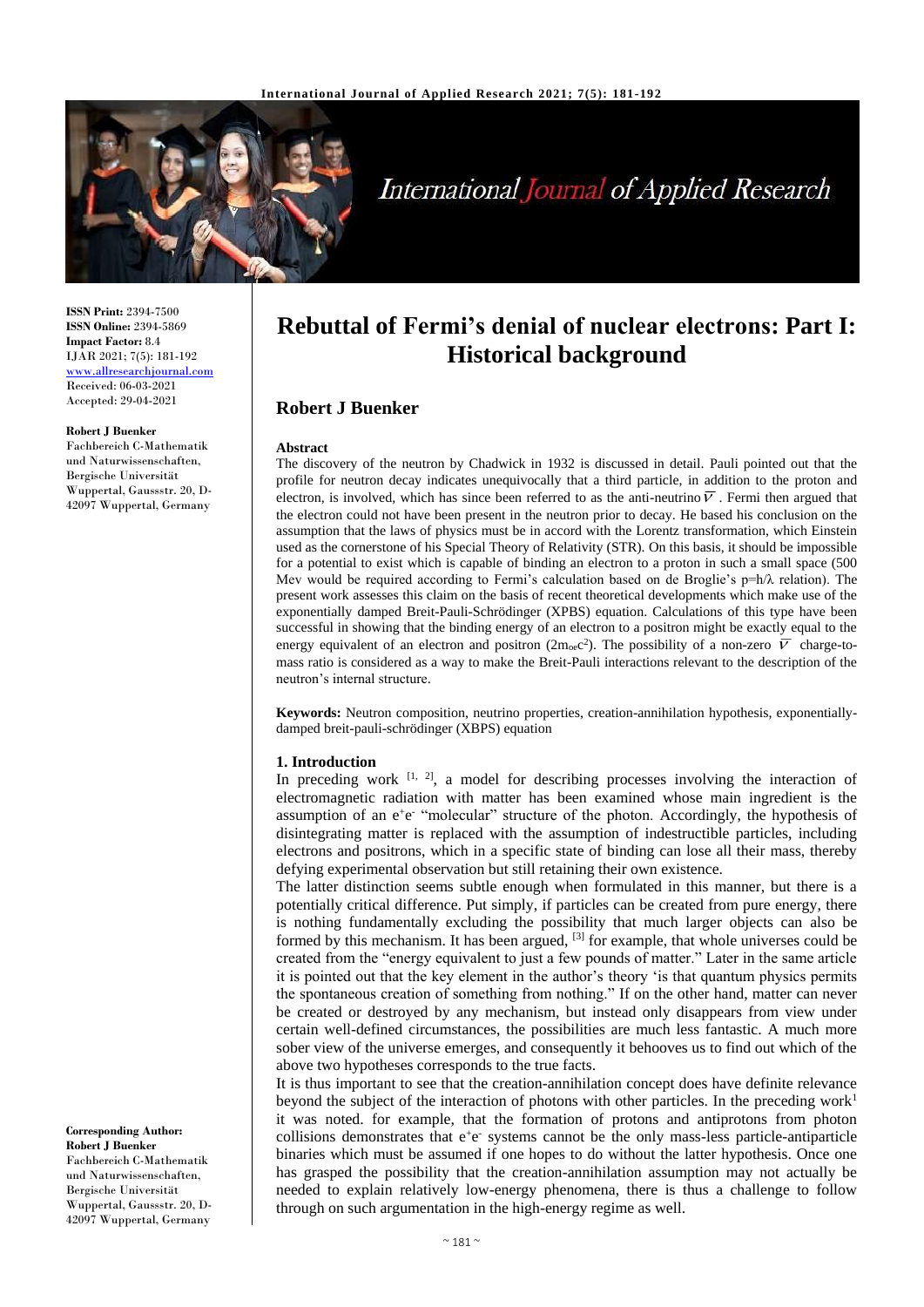One is reminded that considerable impetus was given to the creation-annihilation concept at the time when it first became possible to carry out high-energy experiments in the laboratory. It is therefore to be expected that as the available energy from accelerators and related devices increases, the number of phenomena requiring similar explanations will tend to multiply, as has indeed been the case. New particles with non-zero rest mass have been identified over the past century, and these have provided fertile breeding ground for new theories. In the present chapter the task of surveying such high-energy experiments will be taken up, with particular emphasis on the question of how the assumption of the creation-and-annihilation of matter plays a role in the theories which are used to describe them.

# **2. The Neutron**

After the results of Rutherford's scattering experiments were understood [4], one had the model of atoms containing a relatively massive nucleus of positive charge being orbited by a number of electrons. The simplest atom is hydrogen with a single proton and electron. The heavier nuclei have rest masses which are nearly integer multiples of that of the proton, but charges which are always a smaller (exact) multiple of the electronic charge. On this basis it was first assumed that the nucleus itself generally contains both protons and electrons. The discovery of the neutron in 1932 by Chadwick<sup>5</sup> caused a shift in this position, however. The neutron was found to have a slightly larger mass than the proton and to have no electric charge. It is meta-stable with a half-life of 1000 s, decaying into a proton and electron (or "β-ray" in the earlier terminology). Other unstable nuclei were also known to undergo β decay.

Several objections to the assumption of a proton-electron constitution for the nucleus quickly arose on the basis of these findings, however. The most important was based on the fact that the energy spectrum of the emitted electron is not mono-energetic, as would have to be expected from the laws of conservation of energy and momentum when a single particle decomposes into two fragments. One popular interpretation for this observation was supported by Bohr<sup>[6]</sup>. He suggested that the usual conservation laws might no longer be valid at high energies (0.8 MeV is released upon the neutron's decay). Pauli took a different view [7], however, which has since been generally accepted, namely that the continuous spectrum observed indicates that at least one more particle must be involved in β decay. Accordingly, the energy lost in the process can be divided between several emitted particles in a continuous distribution without violating the above conservation laws. The name "neutrino" was subsequently coined by Fermi<sup>[8]</sup> for this new particle.

Other evidence was also found for the neutrino hypothesis, however. If a neutron were to consist of only a proton and an electron, it should possess integral spin and exhibit boson statistics, so that a nucleus such as  $[14]$  N (containing seven protons and seven neutrons) would behave as a fermion with half-integral nuclear spin. Since the opposite behavior is observed, it was suggested by Pauli that the neutrino (if indeed it is a single particle) is also a fermion with halfintegral spin, and that its presence in the neutron thus explains this aspect of the nuclear puzzle as well. This argument eventually carried the day and the third neutron decay product was later renamed the anti-neutrino  $\overline{V}$ .

What needs to be emphasized in the present context is that in the search for a quantitative theory of β decay, confidence in the straightforward idea of the neutron being composed of a proton, electron and antineutrino was eventually lost. This development occurred primarily because of the realization that the relatively small radius of the neutron implies that an electron bound within it would have to possess an enormous amount of kinetic energy. A figure of 100-500 MeV could be computed for this quantity based on the de Broglie relation, which connects the magnitude of this radius (wavelength) with the electron's momentum. Since the known electromagnetic and gravitational forces are far too weak to explain how the electron could enjoy a net attraction inside the nucleus under these conditions, it was clear that an impasse had been reached. In addition, the fact that the magnetic moment of the neutron was measured [9] to be much smaller than that of the electron seemed to be totally inconsistent with such a composition.

The problem was ultimately circumvented by Fermi with his suggestion that the electron might be annihilated in the presence of a strong nuclear force. It is interesting to consider Fermi's original remarks on this point, as given in translated form by Wentzel.<sup>10</sup> "The simplest way for the construction of a theory which permits a quantitative discussion of the phenomena involving nuclear electrons seems then to examine the hypothesis that the electrons do not exist as such in the nucleus before the ß emission occurs, but that they, so to say, acquire their existence at the very moment when they are emitted; in the same manner as a quantum of light, emitted by an atom in a quantum jump, can in no way be considered as pre-existing in the atom prior to the emission process. In this theory, then, the total number of the electrons and of the neutrinos (like the total number of light quanta in the theory of radiation) will not necessarily be constant, since there might be processes of creation or destruction of those light particles."

In at least one sense this was a significant departure from the original hypothesis used to interpret positronium decay, because up to that point charged particles were only thought to undergo creation or annihilation pair-wise with their respective antiparticles. If one continues to doubt, as in Refs  $[1, 2]$ , that electrons and positrons are really destroyed in positronium decay, however, then it is only consistent to question the very similar hypothesis made by Fermi in explaining the β decay phenomenon. Yet if one insists on the continuous existence of the electron in an alternative theory, one must face up squarely to the need for finding a potential which is strong enough to overcome the undeniably high kinetic energy the electron would possess in the small volume occupied by a nuc1eus. The problem is more severe than this, however, because in taking this approach one also must provide a suitable explanation for the role of the anti-neutrino itself in β decay. Before considering these points further, however, a few additional details of the experimental observations should be carefully considered.

A whole series of nuclear reactions could be found which are closely related to one another. Written in the form of reactions these are: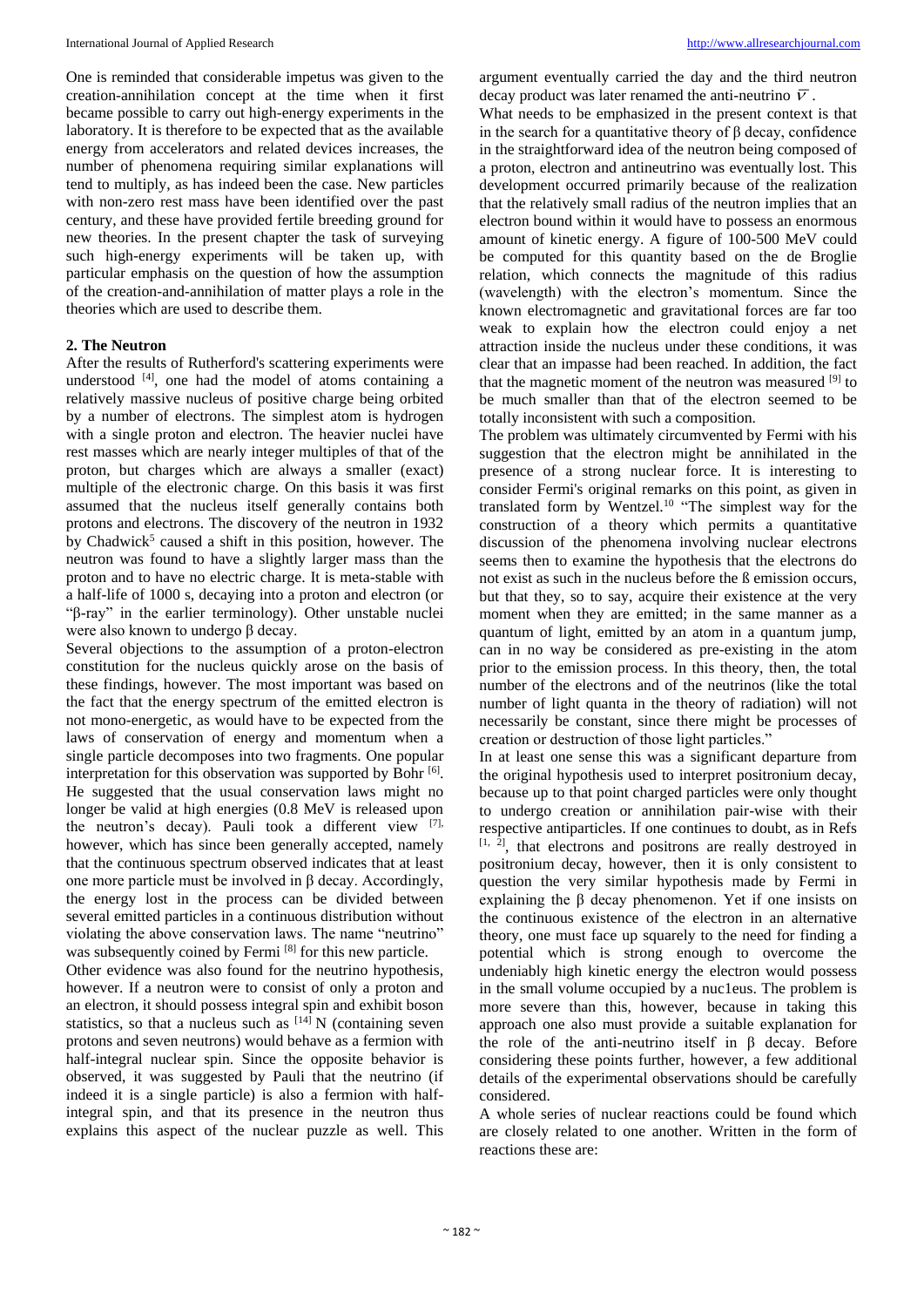| $\beta$ decay:    | $n\rightarrow p^++e^+\overline{v}$                            |     |
|-------------------|---------------------------------------------------------------|-----|
| $\beta$ + decay   | $p^+ \rightarrow n + e^+ + v$                                 |     |
| electron capture: | $e^+p^+\rightarrow n+v$                                       | 2.1 |
| v absorption:     | $\overline{v}$ +p <sup>+</sup> $\rightarrow$ n+e <sup>+</sup> |     |
| v absorption:     | $v+n\rightarrow p^++e^-$                                      |     |

The notation is schematic, with  $p^+$  and n generally denoting constituents of heavier nuc1ei actually present.

As always is the case, the classical chemist's balanced equation becomes a casualty of the assumption that matter such as electrons or neutrinos can be created or destroyed. None of the above five reactive equations is balanced in the traditional sense. In the first, an electron and antineutrino are created, while in the second, both (e<sup>-</sup>,e<sup>+</sup>) and (v, <sup>V</sup>) pairs are created, with subsequent annihilation of  $e^-$  and  $V$  in the process of neutron formation. In the third, a  $(v, V)$  pair is created and then the neutrino plus a captured electron from an associated atom are destroyed. Finally, an  $(e^{\cdot}, e^+)$  pair is created in the fourth reaction, followed by the annihilation of  $e^-$  and  $V$  in the neutron formation, while in the last case the neutron decomposition produces the same two particles, only to have the antineutrino destroyed along with the neutrino which induces the reaction.

The hypothesis of mass-less particle-antiparticle binary systems is only partially successful in restoring particle balance to these equations, but strict adherence to the original definition of elements advocated by Boyle and others before him completes the process. In particular, when we surrender the idea that material particles can be created or destroyed in such interactions, we are forced to conclude that *the neutron is not an element at all.* Rather, it is a compound of its known decay products, i.e.  $p^+$ , e<sup>-</sup> and <sup>V</sup>, akin to a tri-atomic molecule in the usual chemical notation. The fact that the inertial mass of the neutron is greater than that of its separated constituents is perhaps surprising, but according to the Einstein mass-energy equivalence principle of his Special Theory of Relativity (STR), this is what one must expect from the fact that the dissociation energy of the neutron is negative (-0.8 MeV).

There is considerable precedent for such a situation, namely in the description of excimer complexes, which has had a great impact in the field of laser research. Excimers are bound (meta-stable) molecular states for collections of atoms with a ground state that is characterized by a repulsive potential curve and is therefore unbound. The fact that the neutron undergoes spontaneous decay is perfectly consistent with this analogy. Only the energies involved are far greater than those released in excimer lasers. In the language of scattering theory, the neutron is thus a resonance with a relatively long lifetime. The nature of the forces which hold the neutron together in this meta-stable state constitutes a major unanswered question in this model, but in this respect the situation is wholly similar to that for the e<sup>+</sup>e<sup>-</sup> tight-binding state which has been associated with the photon in Ref $[1]$ .

For the sake of clarity the conventional use of the term "elementary particle" for the neutron and related systems

will continue to be made below [11]. Nevertheless, it is well to keep in mind that the definitions of atoms and elements that Democritus and Boyle espoused exclude the neutron from this classification because of its instability. With these preparatory remarks, we can rewrite the five β decay reactions given in eq. (II.1) in completely balanced form:

$$
i') \t p^+e^- \nu(n) \rightarrow p^+ + e^- + \nabla
$$

- $ii')$  $e^+e^+\nu \nabla + p^+ \rightarrow p^+e^-\nabla (n)+e^+ \rightarrow \nu$
- iii<sup>'</sup>)  $v\overline{v}$  +e-+p<sup>+</sup> $\rightarrow$ p<sup>+</sup>e- $\overline{v}$  (n)+v  $2.1'$

iv') 
$$
e^+e^+ \nabla^+ p^+ \rightarrow p^+e^- \nabla(n)+e^+
$$

$$
v') \qquad \mathsf{v} + \mathsf{p}^+ \mathsf{e} \cdot \nabla(\mathsf{n}) \rightarrow \mathsf{p}^+ + \mathsf{e} \cdot + \mathsf{v} \cdot \nabla
$$

In this way the number of distinct particle-antiparticle binaries has been kept to three in number, namely  $e^+e^-$ , v<sup>V</sup> and  $p^+p$ . The need for  $n^{\parallel}$  pairs is thereby avoided by virtue of the tri-atomic composition ascribed to a single neutron itself. Thus neutron-antineutron production involves the interaction of each of the three elemental binary systems, i.e.

$$
p^{+}p^{-} + e^{+}e^{-} + \nu \overline{\nu} \rightarrow (p^{+} + e^{-} + \overline{\nu}) + (p^{-} + e^{+} + \nu) \rightarrow n + \overline{n}
$$
 2.2

The economy of the assumptions in the above model is especially desirable when one attempts to construct a quantitative theory which is capable of generating wavefunctions and properties for such mass-less particle combinations. The elemental balance in the above equations also has the advantage of making the additional assumption of charge conservation unnecessary. Since charge is an intrinsic property of each particle, never to be altered in the course of physical transformations, its conservation is always ensured thereby. In addition, we must continue to assume that energy and each of the components of the net linear and angular momentum are conserved in such processes, consistent with STR and the mass-energy equivalence principle. More generally, it can be said that there is an unwritten rule in the physical sciences according to which the number of theoretical assumptions should be held to an absolute minimum. In practical terms, an irrefutable contradiction based on experimental evidence should be established before adding any new postulate to the theoretical framework in whatever form. In this sense we can take a lesson from the conservation laws of classical physics, according to which a truly remarkable variety of observations is understandable which is based on only three fundamental principles [12].

#### **3. The Neutrino**

The neutrino is associated with many puzzles that are still unresolved over 80 years after its discovery. It apparently bears no electric charge and thus is unaffected by electric fields. It also seems to be essentially mass-less, although this conclusion itself has been the subject of much controversy. During his lifetime Pauli compained<sup>13</sup> that the upper limit for its rest mass was set too high based on what was already know then. For a long time it was something of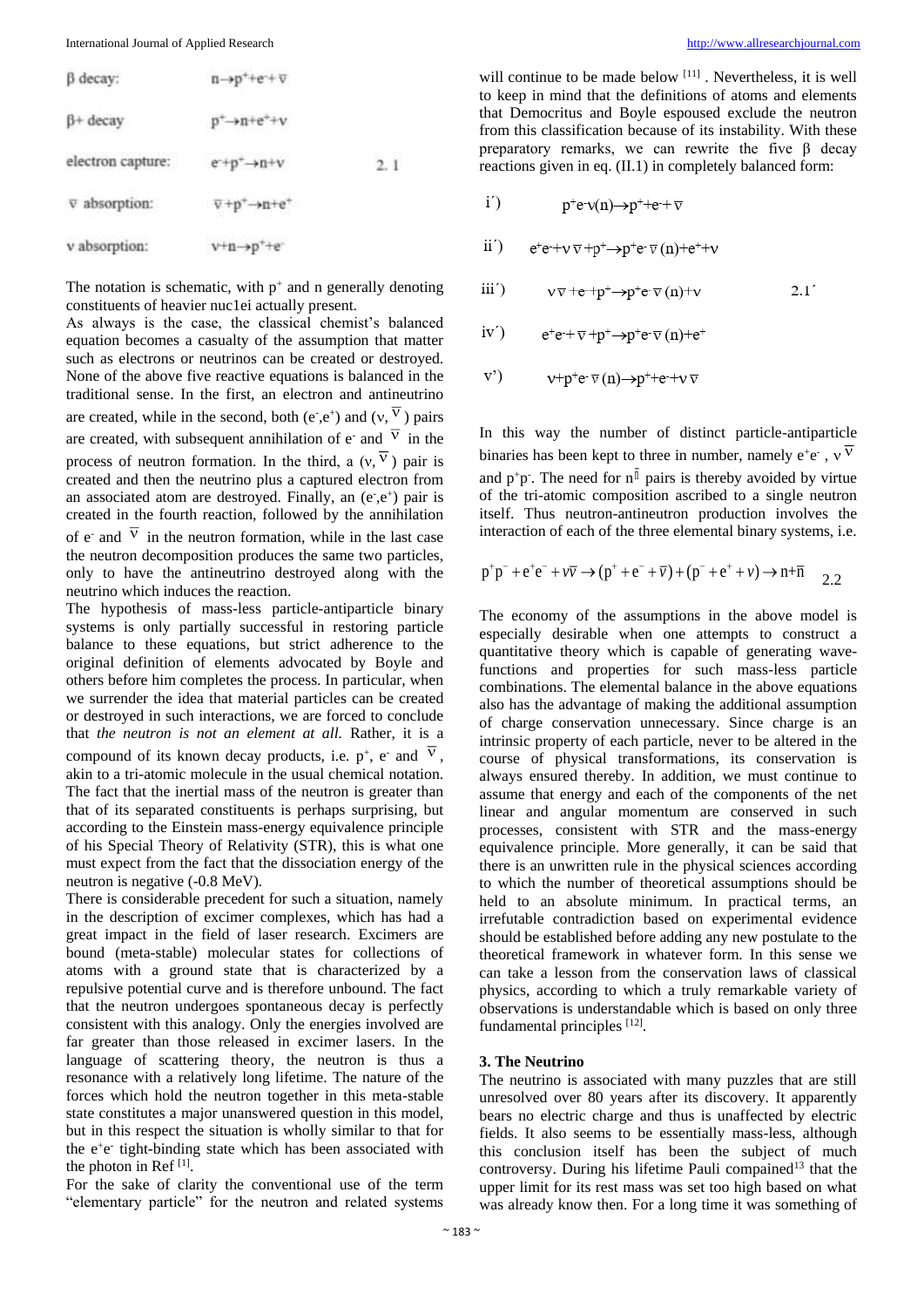a bookkeeping device, merely accounting for energy otherwise missing in the β decay spectrum. In 1956 the first successful experiment involving neutrinos as reactant species was performed by Reines and Cowans<sup>[14]</sup> and this achievement allowed considerably more confidence that the particle was more than a theoretical construction. In essence, Reines and Cowan<sup>[14]</sup> carried out the first antineutrino absorption reaction  $[eq. II.1 (iv)]$  in the laboratory. Extreme sensitivity was required. The actual mode of detection was the appearance of a photon signaling the reaction of the positron product with an electron, but the time between positive events was typically 30 hours. As a result it was clear that anti-neutrinos are extremely penetrating, with a chance of one part in 10  $[12]$  of being captured while passing through the earth along a diametric ray. The almost complete absence of ionization products observed during the experiment also led to the conclusion that the particle has virtually no magnetic moment, but this raised difficult questions about what forces actually govern the neutrino's behavior. The lack of either electric charge or a magnetic moment also left uncertain the exact relationship between  $\nu$ 

and  $\lambda$  themselves, since previously every other particle could be distinguished from its anti-particle on the basis of these properties.

An answer to this question was provided by Lee and Yang<sup>15</sup> when they concluded that parity might not be conserved in beta decay. A decisive experiment [16] suggested by their work was carried out shortly thereafter by Wu *et al*. on the longitudinal polarization of decay electrons emitted by the <sup>60</sup>Co nucleus in the presence of a strong magnetic field at low temperature, using a method proposed earlier by Rose and Gorter  $[17]$ . As  $[60]$  Co decays into  $[60]$  Ni the nuclear spin changes by one unit from I=5 to 4, and is referred to as a Gamov-Teller transition  $[18]$ , as opposed to the other possibility (Fermi transition) with  $\Delta I=0$ . Because only the lowest-energy nuclear spin component is occupied in the presence of a strong magnetic field at low temperature, it was clear that the emitted electron must be ejected with its spin parallel to that of the  $[60]$  Ni nucleus. Under these conditions, a preferred direction for the departing electrons could be detected, namely opposite to that of the nuclear spin. One can summarize this result by saying that the electron behaves predominantly as a left-handed screw in β decay. In addition, subsequent studies of nuclear recoil indicated that the anti-neutrinos turn exclusively as righthanded screws [19] in the same experiment.

Out of these investigations came a new theory of the neutrino proposed independently by Lee and Yang [20], Landau<sup>[21]</sup> and Salam<sup>[22]</sup>, according to which the neutrino and antineutrino could be distinguished on the basis of their respective left- and right-handedness, or alternatively their negative and positive helicities (defined as  $\Gamma p/|p|$ ). It was referred to as the two-component theory of the neutrino because it postulated that certain spin-momentum orientations are forbidden to this particle. The idea was not entirely new to theoretical physics as Weyl had proposed something very similar  $[23]$  nearly 30 years earlier from strictly mathematical considerations based on STR. Since the parity P was not conserved in this theory, Pauli initially criticized it  $[24]$ . The observed asymmetry in the  $[60]$  Co experiments of Wu *et al*. led him to reverse his position,<sup>25</sup> however, although he went to some length at the time to express his amazement at this development.

Charge conjugation is also violated according to the twocomponent neutrino theory, but Yang noted that the product CP should still be conserved [26] i.e*.* by simultaneously inverting the coordinate system and changing all particles into their antiparticles, so that a left-handed  $\nu$  becomes an (observable) right-handed  $V$ . A key assumption in this theory was that the neutrinos have zero rest masses, a possibility, which, as already mentioned, has thus far not been refuted by experiment. The puzzle was later further complicated, however, by new experiments  $[27]$  also involving neutrinos, which provided strong evidence that even CP is violated in β decay.

Since a theorem by Schwinger<sup>[28]</sup> Luders<sup>[29]</sup> and Pauli<sup>[30]</sup> proved that the product of CP and the time reversal operation T should be conserved under the most general of circumstances, this observation seemed to indicate that neither T itself nor any two of these operators together are conserved in such processes.

The interpretation of the polarization phenomena discussed above has received support from a wide variety of other experimental observations, including studies on free neutron decay  $[31]$  and on muons  $[32, 33]$ . In the first instance, it was found that the proton is predominantly left-handed, which ultimately led to the convention of referring to the particle emitted in neutron decay as the antineutrino  $\sqrt{v}$  rather than the neutrino ν as originally suggested by Fermi. In this way all anti-particles present in nuclei (and anti-nuclei) are righthanded, while their counterparts in charge conjugation are left-handed. Another important distinction between  $v$  and  $v$ was demonstrated by the fact that anti-neutrinos do not undergo the capture reaction of eq. (II.1.v) upon interaction with neutrons <sup>[34]</sup>. Attempts to observe a double beta decay in which no anti- neutrinos are emitted  $[35]$  have also never been successful. In the present context it should be noted that this result is also consistent with the belief in a definite composition for the neutron needed to achieve particle balance in the five beta decay reactions listed in the preceding section.

Another puzzle connected with neutrinos was discovered in 1964 by Bacahl and Davis<sup>[36]</sup> as a result of their investigation of nuclear fusion processes on the sun. The fusion reaction is closely related to eq. (2.1.iii), with neutrinos being set free in the process. Detailed knowledge of the solar reaction profile enables a relatively precise calculation of the magnitude of the associated neutrino flux reaching the earth, but the above experiments have invariably indicated a large discrepancy in the computed value. Less than half the expected neutrinos are ever observed. In addition there is evidence that the neutrinos involved in the β decay of muons are not the same  $[37]$  as those associated with neutrons and heavy nuclei. One distinguishes then between electron  $(v_e)$  and muon  $(v_\mu)$ neutrinos, and there is also theoretical evidence [38] that a third type (or flavor) also exists, namely the tau neutrino  $(v_{\tau}).$ 

Yet the greatest puzzle of all in this connection seems to be why such charge-less, extremely penetrating particles are involved in almost every high-energy reaction ever observed. Given this situation, the question of whether neutrinos can be created or annihilated seems a secondary issue, but one that nonetheless permeates any relevant theoretical discussion of the nature of these particles,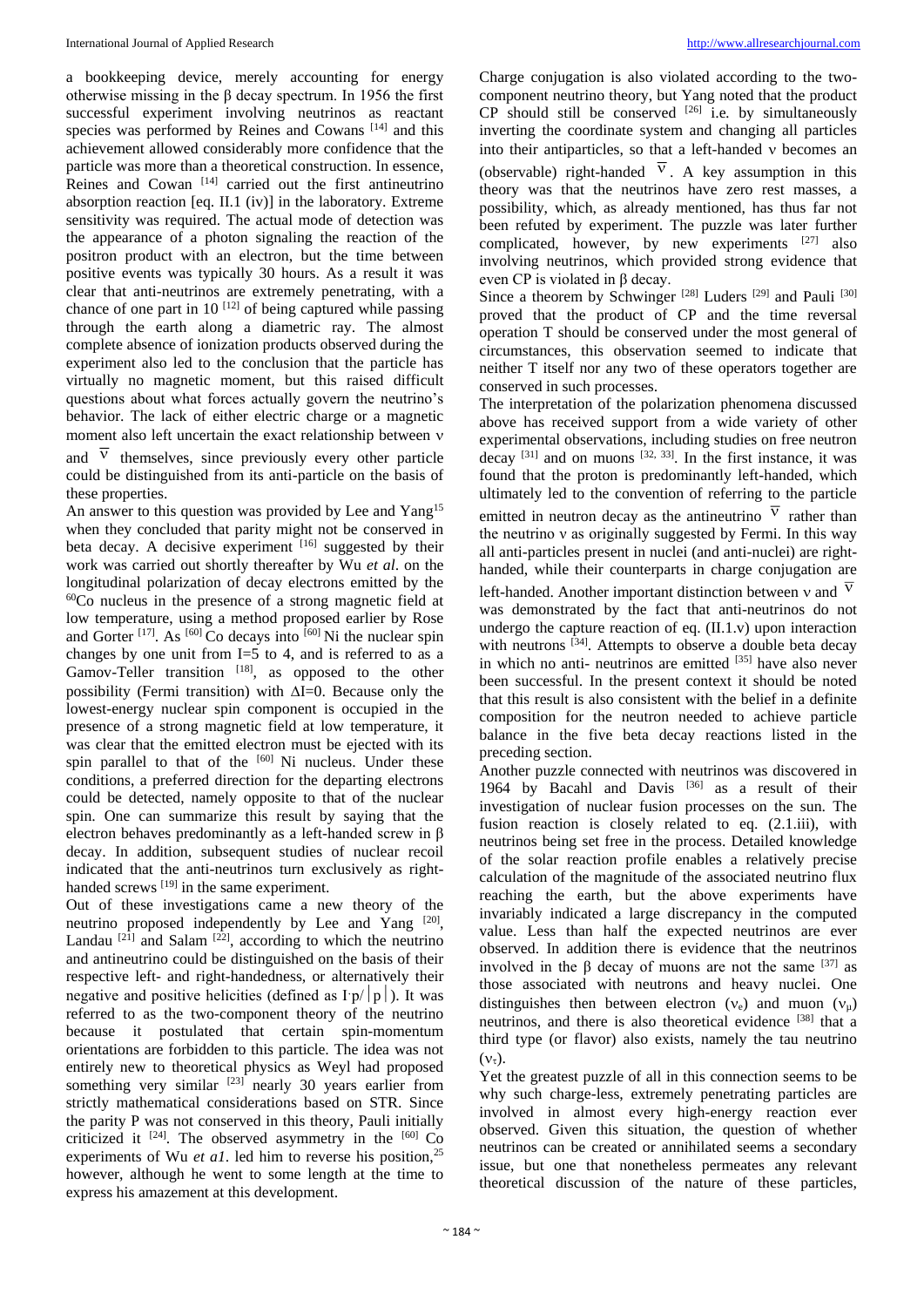beginning with the Fermi theory of β decay put forward nearly a century ago [8].

# **4. Nuclear Structure and The Strong Interaction**

The theory of nuc1ear structure relies firmly on the assumed elemental nature of the neutron [39] Any nucleus can be described as containing a definite number of protons and neutrons, thereby providing a means of discussing nuclear reactions with balanced equations along the lines foreseen by Boyle in his general theory of chemical transformations. The fact that the neutron undergoes spontaneous emission complicates this simple picture, however, suggesting an alternative interpretation according to which the real elements are the electron and neutrino, in addition to the proton. The proton itself has been theorized [40] to decay as well, but careful experiments [41] have never found any positive evidence for this expectation. By any reckoning, the proton is an extremely stable substance, with a lifetime far longer than that of the neutron.

The question of the nature of the forces which hold nuclei together is still largely open. One refers to them collectively as the strong interaction, a term which above all takes cognizance of the fact that the forces in question have properties which are far different from either the electromagnetic or gravitational type. In the time of Rutherford, three nuclear decay modes were well known, involving  $\alpha$ -,  $\beta$ - and  $\gamma$ -rays respectively. In the meantime, one can add at least two more decay products to this list, namely neutrons and the small nuclei which result from fission of their heavy counterparts. It is interesting to note that the creation-annihilation hypothesis is only invoked to explain two of these five possibilities, the β decay discussed in the preceding two sections, as well as the gamma or photon emission process. In the other three cases the decay products have much larger rest masses, and thus are thought to be present in the original nuclei prior to decomposition as well as subsequent to it.

As noted previously, the justification for this distinction in the case of electron (β) emission is the belief<sup>8,10</sup> that no potential could be sufficiently attractive to outweigh the large kinetic energy such a light particle would have in the confines of the nuclear volume. Yet the fact that the forces binding nuclei together are a matter of some uncertainty themselves lends a degree of tentativeness to this conclusion. On the other hand, if we assume that neither the electron nor anything else can be annihilated under any circumstances, we are left with no choice but to look for a potential that is capable of binding an electron so strongly. In Refs.  $[1, 2]$ , a similar line of reasoning has led to the conclusion that the electron and positron form a much more tightly bound system than anything inferred from a solution of the electrostatic Schrödinger equation, which corresponds to a binding energy of 1.02 MeV. For comparison purposes, it is interesting to note that nuclei are bound together on the average by roughly 8 MeV/nucleon, a number which is somewhat larger but of the same order of magnitude as that required in the interpretation of a tightly bound electronpositron system. Moreover, it is over 200 times smaller than the p<sup>+</sup>p<sup>-</sup> binding energy which must be assumed on the same basis, namely 1.85 GeV.

The possibility may thus exist that in searching for a potential which binds particles with their antiparticles together with such force as to cause a total loss of mass relative to the reactant species, one is approaching the same

goal as has long been sought in the context of nuclear interactions. Merely saying that the energies given off in the particle-antiparticle interactions can be computed on the basis of STR and the mass-energy equivalence relation does not after all conform to the standards physicists have adhered to in dealing with other types of elemental processes. In almost every other conceivable situation, a detailed description of the forces involved in causing systems to be either attracted or repelled by one another has become an important goal of subsequent research, and this line of approach has been rewarded with genuine scientific progress on numerous occasions in the past.

With this motivation, it is instructive to review what is known about the strong interaction from experimental studies of nuclear processes and what progress has been made in interpreting these observations theoretically. To begin with, one has a good idea from scattering experiments what the associated potential must look like. One distinguishes three types of fundamental processes, namely pp, nn and pn scattering. Especially when Coulomb repulsion effects are subtracted for proton pairs, it is found that the potential that causes nuclear binding is essentially the same in all three cases. On this basis the nuclear force is assumed to be charge-independent and, by inference, quite distinct from the electromagnetic force. Some evidence of at least a secondary role for electromagnetism is suggested by the existence of nuclear magnetic and quadrupole moments, not to mention the positive electronic charge of all nuclei, but it is felt that such effects can be dealt with separately. One also might say that the discovery of the neutrino's involvement in nuclear reactions supports the chargeindependence assumption in view of this particle's lack of either electric charge or magnetic moment.

Probably the most influential conclusion based on the above experimental findings was drawn by Heisenberg  $[42]$  in 1932. He postulated that the neutron and proton were simply two different states of the same system (nucleon) which would be perfectly degenerate in the (hypothetical) absence of the electromagnetic interaction. Out of this hypothesis ultimately evolved the theory of isospin [43, 44], which has had a very great impact in both nuclear physics and the corresponding study of elementary particles.

Some of the first attempts to describe the nuclear force employed a non-relativistic Schrödinger equation<sup>45</sup> and an empirical potential of the type indicated by the scattering data. The most famous of these treatments employs the Yukawa exponential potential  $[46, 47]$  V(r)=

-V<sub>o</sub>( $\alpha$ /r) e<sup>-r/ $\alpha$ </sup>, where r is the distance between nucleons (protons or neutrons),  $V_0$  characterizes the depth of the potential and  $\alpha$ , its range. The non-relativistic kinetic energy p<sup>2</sup>/2M is deemed appropriate for this purpose in view of the relatively large rest masses of the nucleons. By varying the two parameters  $V_0$  and  $\alpha$ , it is possible to fit a certain number of experimental results on the basis of the corresponding solutions of the Schrödinger equation, but the Yukawa procedure has never evolved into a truly quantitative theory of nuclear binding. Nonetheless the simplicity of the model on which it is based has led to much valuable insight into the subject. In particular, it emphasizes the extremely short range of the effect through the exponential form of the corresponding potential. For  $r \gg \alpha$ , the potential is effectively damped to zero, whereas for  $r \leq \alpha$ it varies predominantly as  $r^{-1}$ . In the latter respect it is similar to the Coulomb potential, but the large magnitude of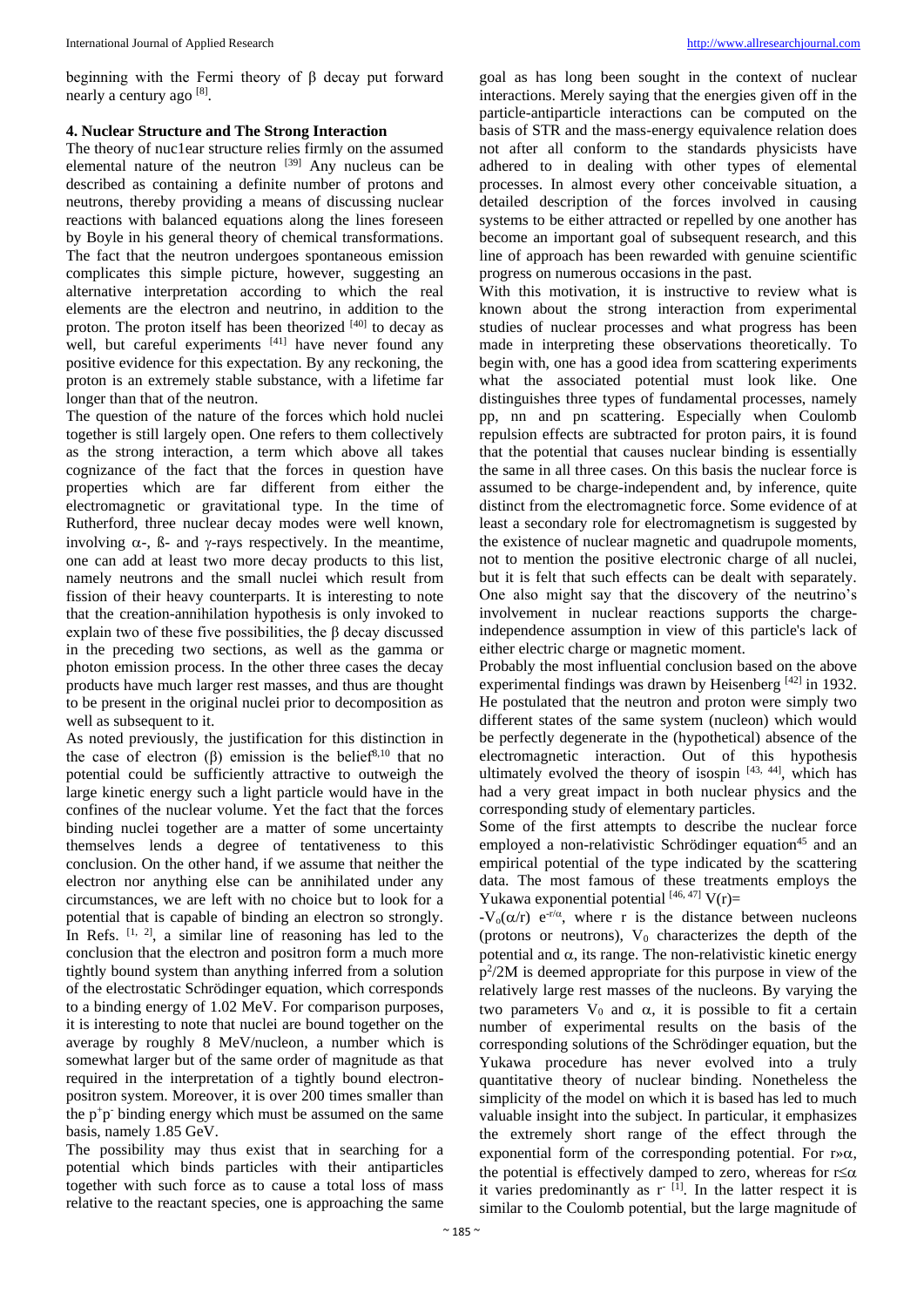$V_0$  gives it a much stronger weight in the short internuclear distance region where the binding between nucleons is at its greatest. True to the creation-annihilation concept, no recognition is given to the possibility that either electrons or antineutrinos are involved directly in the nuclear binding process.

Another approach to the nuclear problem is modeled after quantum electrodynamics, focusing on the idea that the Coulomb force involves the exchange of photons between the interacting charged species. Using arguments based on the Heisenberg uncertainty principle, Yukawa postulated<sup>47</sup> that the particle regulating the nuclear force must have a correspondingly short range, which in turn keeps it from being directly observable under normal circumstances. By assuming a velocity close to the speed of light, Yukawa was led to predict a rest mass for the new particle which was intermediate between that of an electron and a proton (200 moe was first proposed). The Coulomb force's range is thereby thought to be infinite, consistent with the null rest mass of the photon. The theory received support from experiment a decade later when the  $\pi$  mesons ( $\pi^+$  and  $\pi^-$ , with a rest mass of 273.13  $m_{oe}$  each) were discovered [48] and shown to interact with nuclei. Attempts to construct a quantitative theory analogous to quantum electrodynamics were not generally successful, <sup>[49]</sup> however. The use of loworder perturbation theory to compute the mesonic interactions was concluded to be inadequate <sup>[50]</sup>, despite the fact that a similar approach in quantum electrodynamics is found to be quite accurate. The anomalous spin magnetic moment of the electron amounts to a deviation of only one part per thousand [51] from the uncorrected value of Dirac theory, and can be predicted to an accuracy of six to seven significant figures with the perturbative inclusion of quantum electrodynamical effects. By contrast, the proton magnetic moment was measured by Stern and coworkers <sup>[9,</sup>  $52$ ] to be 2.5 times the theoretical value deduced on the basis of the respective masses of the proton and electron. Nonetheless, the  $\pi$  meson theory accounts for the known observations at least qualitatively, and the concept of a cloud of such (virtual) particles surrounding the proton has received broad acceptance, especially after it was found to be quite consistent with the results  $[53]$  of elastic scattering of high-energy electrons by nucleons.

Another theory which has had a great impact in this field is the nuclear shell model proposed by Goeppert Mayer<sup>[54]</sup> and Jensen. [55] This work concentrates on certain regularities in the properties of nuclei as a function of the numbers of their constituent protons and neutrons, particularly the values of the nuclear spin and of the electric quadruple and magnetic dipole moments. It is possible to predict trends in these data by assuming that protons and neutrons are added in shells according to an *Aufbau* principle similar to that used in atomic structure theory to explain observed trends in the periodic table of the elements. The shell model traces its origins to the independent-particle or Hartree model [56] and also to the Wigner coupling scheme [57], which was successful in classifying nuclear states with the aid of a spin-independent zero-order Hamiltonian. Each shell can be identified with definite angular momentum quantum numbers l and j, with their familiar degeneracy factors determining degrees of maximum occupancy in accordance with the Pauli principle. Isomorphic pairs of shells are reserved for the individual protons and neutrons, whereby the stability of the proton shells always appears to be

somewhat lower, reflecting the effects of their participation in the repulsive Coulomb interaction. On the basis of these considerations it was possible to explain the occurrence of certain "magic numbers" which had been noted empirically for the atomic and mass numbers of nuclei in surveying the aforementioned properties [39, 54, 55] .

For the present discussion the most interesting aspect of the shell model is the conclusion that forces are at work which are akin to the spin-orbit coupling interaction familiar in the classification of fine-structure effects observed in atomic spectra. Terms of this nature arise from a perturbative reduction of the Dirac equation, [58, 59] as shown by Breiti [60], Pauli [61] and others [62]. The origin of the spin-orbit interaction can be traced to the v x E term which appears as an adjunct to the magnetic field  $[63]$  upon application of a Lorentz transformation to the classical Maxwell equations [64]. The form of the spin-orbit interaction involved in nuclear binding is quite distinct<sup>65</sup> from the latter, however, because the magnitude of the effect is found to be much larger than one would expect on the basis of the small magnetic moments of nucleons.

The fact that the quantum numbers employed in such models are typical for a central potential has sometimes been remarked [66] to be inconsistent (or at least not obviously consistent) with the picture of the nucleus as a collection of protons and neutrons, i.e*.* without a fixed center comparable to that known for atoms. The success with which the experimental data can be ordered on this basis belies such criticism, but the *ad hoc* nature of its central potential assumption combined with its inability to obtain truly quantitative agreement with measured results have tended to prevent the nuclear shell model from being a complete triumph [67]. Nonetheless, the ability of such methods to account in an extremely detailed manner for the observed regularities in the properties of complex nuclei is a fact which must be reckoned with in trying to construct a more quantitative theory of nuclear structure in the future.

It is impossible to do justice to the progress made in theoretical nuclear physics with such a brief survey, but at least one more series of developments needs to be considered in the present context. The liquid drop model, which was proposed by Bohr <sup>[68]</sup> in 1936, points out similarities between nuclear matter and the liquid state. This model is based first and foremost on experimental measurements of radii and binding energies of a large series of nuclei, and as such is reminiscent of the theory of the chemical bond introduced into molecular physics and chemistry by Pauling<sup>[69]</sup>. Probably the most important result of an experimental nature is the finding that the magnitudes of nuclear radii are approximately proportional to the third root of the atomic mass number  $[70]$ , or alternatively, that the nuclear volume increases proportionately to the number of constituent nucleons. This is a very simple result which gives the impression that, even more than in molecular systems, for which a similar model is already very successful, the components of nuclei are not at all compressible. If one knows the volume of one nucleon (or better, the volume of two nucleons that are tightly bound together), it is possible to extrapolate this result to obtain the size of the entire nucleus. This close-packing condition is another important characteristic that must be derivable from the nuclear potential. To this can be added that the interactions between nucleons in the same shell are found to be much stronger than between those in different shells.<sup>71</sup>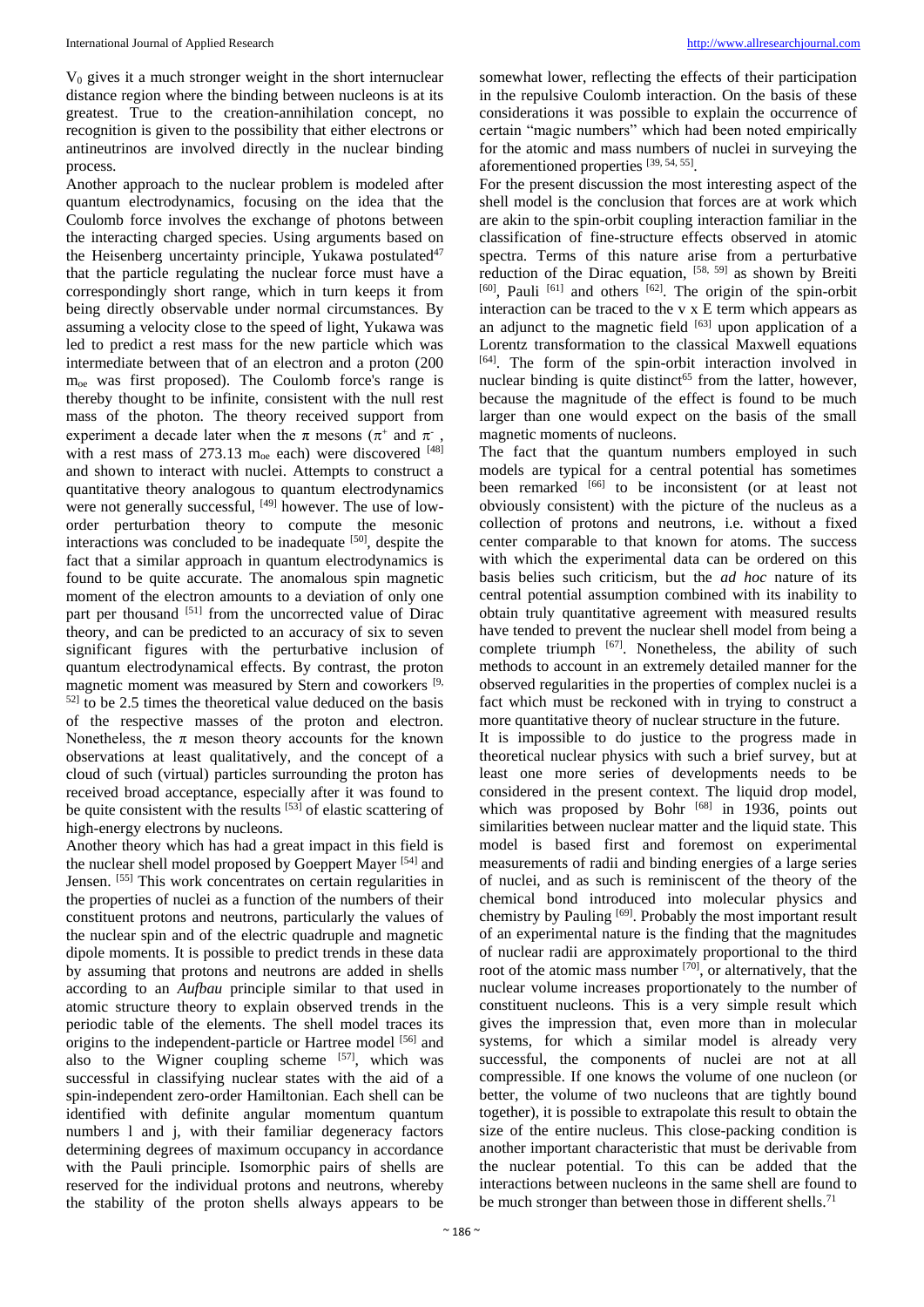What do the theories of nuclear structure tell us about the forces involved in positronium decay? If the pervasive view that nuclear forces occur primarily between elemental protons and neutrons is correct, the answer must be that there is little or no relation. On the other hand, if the neutron is looked upon as a compound of its decay elements, the electron, proton and antineutrino, a more significant relationship can be anticipated. For one thing, it then becomes essential to account for interactions between electrons and protons inside the nucleus, in which case it is not difficult to imagine that there might be similarities between these forces and those which might conceivably cause the electron and positron to be bound together much more tightly than in positronium. *Moreover, once this path is taken, it is only consistent to assume that the antineutrino also interacts strongly with either the electron or proton or both.* 

The above possibilities will be explored in subsequent sections, but for now it is worthwhile to consider how such a neutron hypothesis would affect the simple bookkeeping procedures used to describe nuclei in terms of the number of constituent protons (Z) and neutrons (N). In the first place, the number N becomes identical with the number of electrons in the nucleus, as well as the number of antineutrinos. The number of protons is no longer Z, but Z+N, while the total number of constituent particles is not Z+N, but Z+3N. The latter difference is 2N and thus is always even. This fact means there is no alteration in nuclear statistics as a result of such an assumption, a point used by Pauli  $[7]$  in postulating the existence of the neutrino in the first place. Otherwise, particle balance in nuclear equations is ensured in this approach (even in cases for which β-decay occurs in one form or another) if one inserts the appropriate particle-antiparticle binary systems as needed. When photons are involved, this means adding mass-less e<sup>+</sup>e<sup>-</sup> species as well. Conservation of energy can be handled in the usual way, in accordance with STR.

The resulting elemental balance in the description of such processes would be perfectly in line with the atomistic theories originated thousands of years before, as well as the more precise formulations proposed by Boyle and Dalton much later. What is clearly missing in the discussion to this point is a quantitative specification of the possible forces which are involved, one that would allow an accurate prediction of the differences in the masses of products and reactants in such processes. In its simplest form, this would mean the *ab initio* computation of the binding energy of the deuteron relative to its constituent proton and neutron separated to infinity, or even more fundamentally, with respect to two protons, an electron and an antineutrino at rest in their respective elemental states.

#### **5. Metastable Particles**

The hypothesis that the neutron is a tri-atomic compound composed of each of its decay elements has far-reaching consequences beyond the realm of nuclear physics. There are many other meta-stable systems which are listed among the elementary particles, the smallest of which are the two muons and the three pions. They differ from the neutron mainly in that their lifetimes are much shorter  $(10^{-10} - 10^{-16} s)$ and that their decomposition energies are far greater (over 100 MeV in the case of the muons). In addition, their decay products do not include a proton, although electrons and neutrinos are emitted. Beyond this there are a large number

of other meta-stable particles known, referred to as mesons and baryons on the basis of their rest masses.

In 1964 Gell-Mann<sup>[72]</sup> and Zweig<sup>[73]</sup> suggested that all of them could be interpreted as being composed of hypothetical fermions called quarks (or  $aces^{74}$ ) and their antiparticles. Probably the most novel aspect regarding this suggestion is the assumption that the new particles should possess non-integral electric charges, either<br>  $\pm \frac{1}{3}$  e or  $\pm \frac{2}{3}$  e.



In the meantime the number of quarks and anti-quarks has grown to twelve [72] and the idea has achieved wide acceptance.

Fermi and Yang <a>[75]</a> and Sakata <a>[76]</a> tried to identify a common denominator of elements in terms of the proton, neutron and lambda from which to construct all other known particles. This approach has only been partially successful, primarily because certain combinations which appear reasonable in this theory have never been observed. The quark concept is clearly consistent with the view that all matter consists of elements, but there is still some question as to whether particles of non-integral electric charge actually exist. One reads in the literature, to be sure, that individual quarks have been discovered experimentally, but the evidence is always indirect, referring to a successful prediction derived from the theoretical model.

The idea that all observed meta-stable particles might be composed of their decay products, either as elements or as other combinations thereof, is not necessarily in conflict with the quark model, although it is also not obviously consistent with it either. Just because a proton might have a quark composition, in other words, in no way precludes the possibility that a quantitative theory which employs protons as elements might not exist. The crucial test is whether the properties of the various meta-stable particles can be successfully computed with the help of any such theory. In the present context this would mean computing the rest masses of the muons and pions, for example, just as for the neutron, deuteron and other heavier nuclei, in a similar manner as one calculates binding energies and ionization potentials of atoms and molecules with the help of quantum electrodynamics.

There is a new aspect introduced by the study of the other meta-stable particles, however, namely that they exhibit multiple decay channels. Whereas the neutron is always observed to produce a proton, electron and antineutrino upon decomposition, several sets of decay products are known for most other meta-stable systems*. Does this not speak against the concept of a unique composition for them in terms of certain elements?* Not necessarily, because if mass-less particle-antiparticle binaries exist, other possibilities must be taken into account. One only has to look at a typical β decay process discussed earlier in Sect. II to see how the addition of  $e^+e^-, p^+p^-$  or  $v^{\vee}$  species can result in a particle balance in reactions which are conventionally interpreted in terms of the creation-annihilation hypothesis. The situation can be compared to that faced by the early chemists several centuries ago when a new substance was to be analyzed. A major distinction between the two cases exists, however, namely that when very large decay energies are involved, the masses of the participating systems cannot be used unambiguously to confirm a given structure. In other words, the concept of molecular weight is much less useful in elementary particle physics than it is in chemical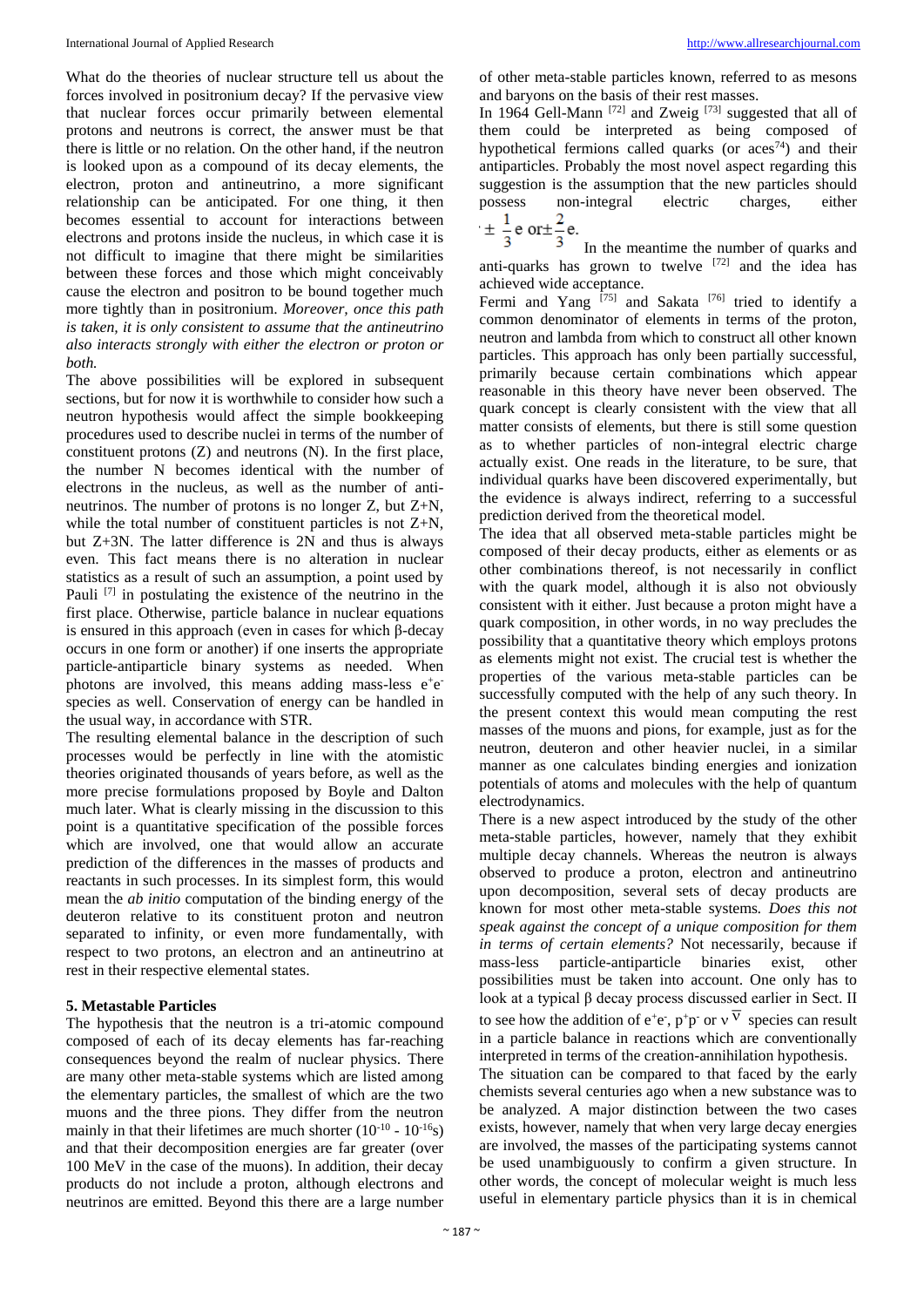investigations. All one knows with certainty is that if the rest mass of the combined system is less than that of its components it is a bound system, otherwise it must be metastable. The experimental fact that *all* the particles which decay into protons, electrons or neutrinos *have rest masses which are larger than the total for their respective fragments* again speaks clearly for the analogy with molecular excimers mentioned earlier. It remains to be seen whether a system of forces can be found which is capable of temporarily binding electrons and neutrinos together in muons and pions and the like, even though the total energy /mass in the relevant states is much higher than that for the corresponding decay particles at rest.

# **6. Magnetic Phenomena: Neutrino Interactions**

The charge-to-mass ratios appearing in the Breit-Pauli relativistic corrections are closely related to the magnetic moments of the corresponding particles. The Bohr magneton ß of a system is defined as h/4π times the charge-to-mass ratio and the magnetic moment is usually measured in terms of this quantity. Strictly speaking, the magnetic moment is a vector proportional to the angular momentum of the particle, and in classical theory the Bohr magneton would simply be the corresponding proportionality constant. Magnetic measurements on electrons in atoms have shown that such a straightforward relationship is oversimplified, and have led to the introduction of a supplemental factor, the gyromagnetic ratio g. The discovery of spin angular momentum [77] brought with it the equally surprising result of  $g = 2$  for the electron's spin magnetic moment  $[63, 78]$ . Later on, it was found that the correct value is actually slightly greater than this result,  $[51, 79, 80]$  however. Moreover, the corresponding value for the proton  $[9, 52]$  was measured to be several times larger than that of the electron.

The question that arises in the present context is whether the observed g values should be included explicitly in the Hamiltonian used to describe the particle-antiparticle states which have been suggested above. Since the scaling results to be discussed no longer hold if one multiplies the q/m values in the Breit-Pauli terms with a different factor for each type of particle, however, it seems clear that the measured g values should not appear in such a Hamiltonian. Moreover, this choice is also consistent with the accepted explanation<sup>80</sup> for the observed non-integral g values for spin magnetic moments, namely that they arise because the corresponding particle is affected by external factors (virtual photons or virtual mesons) which prevent the measurement of its properties in a pure (bare) state.

Having made this decision, it can be noted that the only experimental constants appearing in the damped Breit-Pauli Hamiltonian are the electric charges and rest masses of the interacting particles. It is therefore clear how to define a specific Hamiltonian for a system involving given numbers of electrons and protons and their respective antipartic1es, particularly the  $e^+e^-$  and  $p^+p^-$  combinations of primary interest. There remains an important question, however, namely *how to deal with neutrino interactions.* The obvious approach is to simply substitute the corresponding values for the charge and rest mass of such particles and to solve the corresponding Schrödinger equation, but the observed electrical neutrality of the neutrino seems to prec1ude any chance of success for such a procedure. There is one possibility worth considering, however, *provided the rest mass of the neutrino is also exactly zero,* as seems possible

based on experimental observations. In that case, the chargeto-mass ratio cannot simply be computed by dividing the above two quantities because the quotient of zero with itself is undefined. From a purely theoretical standpoint this eventuality would seem to invalidate the conclusion that the Breit-Pauli terms necessarily vanish for the charge-less neutrino, i.e. because  $q_v/m_{ov}$  itself might still be different from zero. Such a possibility seems to clash with the experimental observations bearing on the magnetic moment of the neutrino, however, which indicate that it is also of vanishingly small magnitude [11], thereby implying that the corresponding charge-to-mass ratio is still effectively zero.

The idea that the neutrino might possess a non-zero magnetic moment which could help to explain its observed activity in nuclear reactions is not new, and was in fact proposed by Pauli<sup>[81]</sup> as a general property of mass-less neutral particles based on the Dirac theory [82] . He later stated<sup>7</sup> that such a hypothesis "doesn't seem to me at all well founded." The history of the relationship between the magnetic moment and the charge-to-mass ratio of a given particle has not been without its surprises, however. As already noted, the gyromagnetic ratio, for example, is an experimental quantity *invented* for the expressed purpose of accounting for discrepancies between observations and overly simplistic theoretical models. It is therefore wise to exercise some care in making conclusions about a particle's charge-to-mass ratio based on magnetic measurements alone.

In this connection it is important to recall that the Special Theory of Relativity (STR) [83] emphasizes that electric and magnetic fields are intertwined, with their respective magnitudes differing from one inertial system to another moving relative to it. Viewed from the standpoint of the affected particle, *there is never a magnetic force acting upon it,* because it is by definition stationary in its own inertial system ( $v = 0$ ) [84]. Considerations of this nature led Lorentz<sup>85</sup> to point out that a Galilean transformation does not leave the laws<sup>86</sup> of electricity and magnetism invariant, and they eventually enabled Einstein<sup>[83]</sup> to formulate STR in the first place. By this reasoning, it would seem to follow  $[87]$ that since a charge-less particle *can never experience an electrical force* according to Coulomb's Law, it should consequently experience *no electromagnetic force at all in its own inertial system.* Further, because of the principle of relativity, this conclusion leads to another, namely that a charge-less particle must be unaffected by any electromagnetic field, regardless of the relative state of motion of the observer to it. If an electrically neutral system is composed of several charged particles, the analogous conclusion is negated by the possibility that its individual components move at different velocities, but for a true (charge-less) element this situation is excluded.

In order for  $q/m_0$  to be non-zero for the neutrino, however, its rest mass must be exactly zero and (for  $E \neq 0$ ; see Ref<sup>[1]</sup>) it must move with the velocity of light ( $v=c$ ). In this case a Lorentz transformation to a different inertial system is no longer defined since  $\gamma = (1 - v^2/c^2)^{-1/2}$  is then infinite. Consequently, the above argument based on STR does not really prove that a *charge-less, mass-less* particle is unaffected by electromagnetic fields in *all* inertial systems. It seems only prudent to note, however, that the preceding discussion has been based exclusively on classical electrodynamics. It might be anticipated that a truly definitive answer to the question of whether a mass-less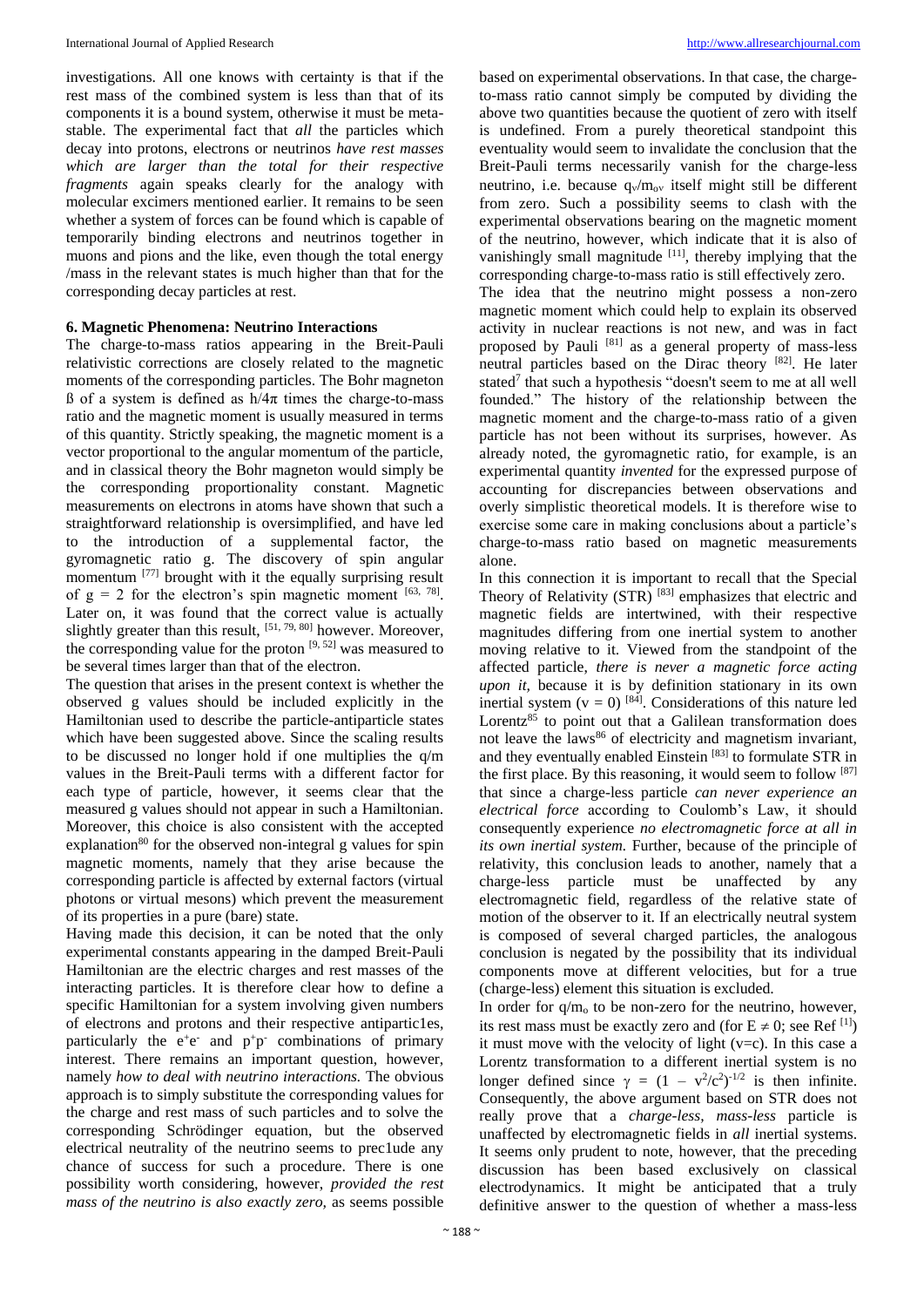neutrino can possess a non-zero charge-to-mass ratio  $q_v/m_{ov}$ without exhibiting a magnetic moment in the usual sense can only be obtained on the basis of a quantum mechanical formulation of this problem.

The possibility of a non-zero charge-to-mass ratio of the neutrino is interesting in several other contexts as well, however. It provides a ready explanation for the existence of both a neutrino and an antineutrino, for example. If  $q_v/m_{ov}$  is non-zero, then different signs are possible for it, just as for charged species and their antiparticles. This characteristic might then be closely related to the helicity property of neutrinos measured in longitudinal polarization experiments  $[16, 31-33]$ . It might also explain why there are apparently different types of neutrinos observed in neutron and pionmuon beta decays<sup>[37]</sup>. Neutrinos with distinct  $|q/m_0|$  ratios would be expected to exhibit different behavior, despite their mutual lack of charge and rest mass.

In the present discussion, the point of immediate interest is whether the assumption of a non-zero  $q/m_0$  value for the neutrino leads to a solution of the corresponding Schrödinger equation (with the exponentially damped Breit-Pauli interactions mentioned in Ref<sup>[2]</sup>.) for a <sup>VV</sup> complex which has zero binding energy relative to its separated particles, i.e.  $-2m_0c^2$  analogous to that of the e<sup>+</sup>e<sup>-</sup> and p<sup>+</sup>p<sup>-</sup> systems. Zero binding energy does not necessarily mean that a potential well does not exist. There could be a large barrier separating the two minima in this case as well as for  $e^+e^$ , and thus the  $\mathcal{V}$  system might also be characterized by a relatively small optimal inter-particle separation [86]. Calculations investigating this point will be discussed in two accompanying publications [87, 88].

# **7. Conclusion**

Consideration of other types of observed phenomena arising in the field of modern physics is found in no way to contradict the hypothesis discussed in Ref  $[1-2]$  of ubiquitous massless photons. At the same time, this line of argumentation calls into question standard interpretations of related elementary processes which involve the creation or annihilation of individual particles. The primary example considered in this connection is that of the β decay of a neutron (Sect. 2). By following through on the proposal that no material particle is ever created or destroyed in physical transformations, one is led to conclude that a strict elemental balance must characterize any reactive equation, exactly as is assumed in ordinary chemical processes. In accordance with this view a neutron must be composed of a proton, an electron and an antineutrino *prior* to undergoing β decay, because each of these particles is present at the completion of the process. An analogy is made between the neutron (and other unstable elementary particles) and excimer systems in the field of molecular physics, which are well known to correspond to meta-stable excited states whose ground state potential energy curves are completely repulsive. The energy given off in the decay of elementary particles is so large compared to that found in the operation of an excimer laser that a significant decrease in the sum of the rest masses of the products in such reactions is observed relative to the mass of the original meta-stable system. Similar arguments can be given for a whole series of elementary particles, such as muons, pions and other heavier species, all of which are known to decay with relatively short lifetimes to a collection of fragments of smaller aggregate rest mass.

In order to give quantitative substance to the above theoretical model, it is imperative that one clearly identify the nature of the interactions responsible for high-energy processes, especially the prototype example in which an electron and a positron combine to form a tightly bound binary complex with exactly zero rest mass. Emphasis is placed thereby on the fact that no corresponding state of a proton and an electron is known, i.e. the  $1s_{1/2}$  state of the hydrogen atom is perfectly stable when left in an isolated condition, whereas that of positronium has only a short lifetime. Similarly, a massless  $p^+p^-$  binary must also be assumed to exist based on the analogous experimental results for the interaction of a proton and an antiproton. The term "phanton" will be used in the following discussion in referring to such massless particle-antiparticle binary systems in general, and the special name of "prophoton" has been given to the  $p+p$  member of this family, to go along with the identification of its e<sup>+</sup>e<sup>-</sup> counterpart as the photon.

The high energies associated with the formation of  $e^+e^-$  and p +p - suggest that similar short-range interactions are involved as in the binding of nuclei, in which case an exponential form for the corresponding potential has been deduced from scattering experiments. Because of the participation of electrons, positrons and photons in the electromagnetic interaction, it is suggested that a good starting point in the search for such a potential is the relativistic Dirac equation or some approximation to it. It is noted that the Breit-Pauli reduction of this equation contains short-range terms varying inversely as the cube of the interparticle distance which are of the order of  $\alpha^2$  (10<sup>-4</sup>-10<sup>-5</sup>) hartree) for typical electron-proton separations in an atomic system. The unbounded character of these terms in the limit of vanishingly small separations, particularly in relation to the corresponding relativistic kinetic energy, makes it clear, however, that the desired short-range bonding of elementary particles can only be satisfactorily described by interactions of this type if they are somehow modified to become considerably less attractive at extremely small interparticle distances.

An exponential damping of the Breit-Pauli interactions has thus been suggested in Refs  $[1, 2]$ . This is in analogy to that proposed by Yukawa some eighty years earlier for the description of nuclear binding, except that in that case it was applied to an  $r^{-1}$  potential. The resulting set of interactions is referred to as the exponentially damped Breit-Pauli Hamiltonian and is employed in a Schrödinger equation (XBPS) of the standard H  $\Psi = E \Psi$  form. The potentially crucial advantage of this Hamiltonian is that it is *bounded from below* and thus can be treated using standard variational techniques, unlike the un-damped Breit-Pauli terms themselves. The explicit form of the XBPS Hamiltonian is given in Table 1 of Ref<sup>[2]</sup>.

The description of the decay of the neutron in the XBPS model also requires an explicit representation of the interaction of a third particle and its antiparticle, namely the neutrino and antineutrino. It is necessary, consistent with the above considerations to assume that a corresponding system of zero rest mass exists with a  $v^V$  composition (photrino). The fact that the neutrino possesses no electric charge prevents the use of the same scaling property of the XBPS Hamiltonian as in the case of the  $e^+e^-$  and  $p^+p^-$  systems, however, because it is only valid for particles having the same absolute magnitude of charge as the electron. Examination of the coupling constants in this Hamiltionian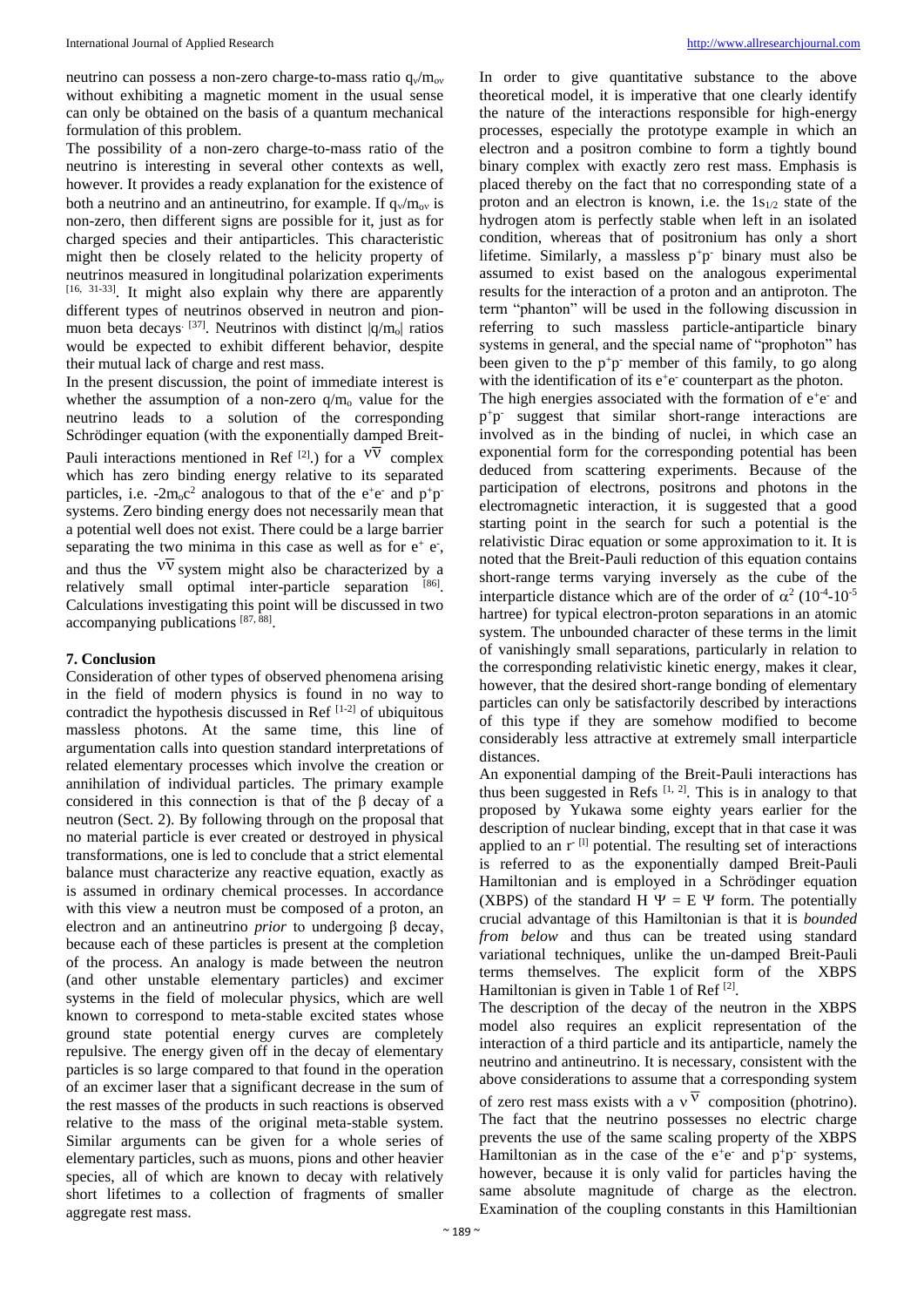shows that the only way that it can lead to significant interactions for neutrinos is if their charge-to-rest-mass ratios are different from zero. This condition can only be met if the rest mass of the charge-less neutrino is itself exactly zero, something which is at least consistent with all experimental investigations as yet undertaken to measure this quantity. It is also clear that the use of the rest mass instead of the relativistic mass,  $m = \gamma m_0$ , in the coupling constants of this Hamiltonian is essential if this possibility is to have a significant impact on the description of the neutrino interactions.

#### **8. Acknowledgments**

The author would like to acknowledge Prof. P. Chandra of the Banaras Hindu University, and Prof. Dr. B. A. Hess, Dipl.-Phys. H.-P. Liebermann, Dipl.-Phys. P. Funke and Dr. R. A. Phillips of the Bergische Universität Wuppertal for their efforts in carrying out the calculations of the present study as well as for many useful discussions during the course of this work.

# **9. References**

- 1. Buenker RJ. Production of photons in positronium decay: Critique of the creation-annihilation hypothesis: Part I ITS Applied Physics 2021;4(1):11-34; ISSN: 2664-0821,
- 2. Buenker RJ. Production of photons in positronium decay: Critique of the creation-annihilation hypothesis: Part II ITS Applied Physics 2021;4(1):35-69; ISSN: 2664-0821,
- 3. Guth AH. International Herald Tribune 1987, 7.
- 4. Rutherford E. The scattering of α and β particles by matter and the structure of the atom. Phil. Mag 1911;6(21):125;669-688.
- 5. Chadwick J. Possible Existence of a Neutron. Nature 1932, 129, 312; The Existence of a Neutron. Proc. R. Soc. London A 1932;136:692.
- 6. Bohr N. Faraday Lecture. Chemistry and the quantum theory of atomic constitution, J. Chem. Soc 1932, 349- 384.
- 7. Pauli W. in: Minutes of the Pasadena Meeting. Proceedings of the Meeting of the American Physical Society. Proceedings of Solvay Congress, Brussels 1931, 1933;38(3):324.
- 8. Wu CS. The Neutrino, in: Theoretical Physics in the Twentieth Century, edited by M. Fierz and V.F. Weisskopf; Interscience, New York 1960, 252.
- 9. Estermann I, Frisch R, Stern O. Magnetic Moment of the Proton. Nature 1933;132:169-170 Frisch R, Stern O. Magnetic Deviation of Hydrogen Molecules and the Magnetic Moment of the Proton. Z. Physik 1933;85:4.
- 10. Fermi E. Ric. sei. 2, No. 12, translation quoted by G. Wentzel, Quantum Theory of Fields. in: Theoretical Physics in the Twentieth Century, edited by M. Fierz and V.F. Weisskopf; Interscience, New York 1960, 69.
- 11. See remark by Lamb Jr., W.E. in: Weber, R.L. Pioneers of Science, edited by Lenihan, J.M.A. The Institute of Physics, Bristol 1980, 155.
- 12. Newton I. Philosophiae Naturalis Principia Mathematica. London, 1686; Sir Isaac Newton's Mathematical Principles of Natural Philosophy and his System of the World, Vols. 1 and 2; Motte A. Motte translation, revised and edited by Cajuri, F. University of California Press, Berkeley 1962.
- 13. Wu CS. The Neutrino, in: Theoretical Physics in the Twentieth Century, edited by M. Fierz and V.F. Weisskopf; Interscience, New York 1960, 250.
- 14. Reines F, Cowan CL. Detection of the Free Neutrino: a Confirmation. Science 1956;124:3212,103-104; Free Antineutrino Absorption Cross Section. I. Measurement of the Free Antineutrino Absorption Cross Section by Protons. Phys. Rev. 1959, 113, 273; Reines F.; Cowan, C.L.; Harrison, F.B.; McGuire, A.D.; Kruse. H.W. Detection of the Free Antineutrino. Phys. Rev 1960;117:159.
- 15. Lee TD, Yang CN. Question of Parity Conservation in Weak Interactions. Phys. Rev 1956, 104, 254.
- 16. Wu CS, Ambler E, Hayward RW, Hoppes DD, Hudson RP. Experimental Test of Parity Conservation in Beta Decay. Phys. Rev. 1957, 105, 1413.
- 17. Wu CS. The Neutrino, in: Theoretical Physics in the Twentieth Century, edited by M. Fierz and V.F. Weisskopf; Interscience, New York 1960, 264.
- 18. Sachs RG. Nuclear Theory. Addison-Wesley, Cambridge, Mass 1953, 339.
- 19. Goldhaber M, Grodzins L, Sunyar AW. Helicity of Neutrinos. Phys. Rev 1958;109:1015.
- 20. Lee TD, Yang CN. Parity Nonconservation and a Two-Component Theory of the Neutrino. Phys. Rev 1957;105:1671.
- 21. Landau LD. On the conservation laws for weak interactions. Nucl. Phys 1957;3:127.
- 22. Salam A. On parity conservation and neutrino mass. Nuovo Cimento 1957;5:299-301.
- 23. Weyl H. Elektron und Gravitation. I. Z. Physik 1929;56:330-352.
- 24. Pauli W. Handbuch der Physik. Springer, Berlin 1933;24;226-227.
- 25. Pauli W. Collected Scientific Papers, Vol. 1, edited by Kronig, R.; Weisskopf, V.F. Interscience, New York 1964, xii-xx.
- 26. Yang CN. Present Knowledge About the New Particles. Rev. Mod. Phys 1957;29:231.
- 27. Cristenson JH, Cronin JW, Fitch VL, Turlay R. Evidence for the  $2\pi$  Decay of the  $K_2$ <sup>0</sup> Meson. Phys. Rev. Lett. 1964, 13, 138; Abashian, A.; Abrams, R.J.; Carpenter, D.W.; Fischer, G.P.; Nefkens, B.M.K.; Smith, J.H. Search for CP nonconservation in  $K_2$ <sup>0</sup> decays. Phys. Rev. Lett 1964;13:243.
- 28. Schwinger J. The Theory of Quantized Fields. Phys. Rev 1951, 82, 914;1953, 91, 713.
- 29. Lüders G. KgJ. Danske Videnskab Selskab, Mat. Fys. Medd. 1954;28(5).
- 30. Pauli W. in: Niels Bohr and the Development of Physics, edited by Pauli, W. McGraw-Hill, New York 1955.
- 31. Burgy MT, Krohn VE, Novey TB, Ringo GR, Telegdi VL. Measurements of Asymmetries in the Decay of Polarized Neutrons. Phys. Rev 1958;110:1214.
- 32. Backenstoss G, Hyams BD, Knop G, Marin PC, Stierlin U. Helicity of  $\mu^-$  Mesons from  $\pi^-$  Meson Decay. Phys. Rev. Lett. 1961;**6:**415; Bardon, M.; Franzini, P. Lee, J. Helicity of μ<sup>−</sup> Mesons: Mott Scattering of Polarized Muons. Phys. Rev. Lett 1961;7:23.
- 33. Garwin RL, Lederman LM, Weinrich M. Observations of the Failure of Conservation of Parity and Charge Conjugation in Meson Decays: the Magnetic Moment of the Free Muon. Phys. Rev 1957;105:1415; Friedman,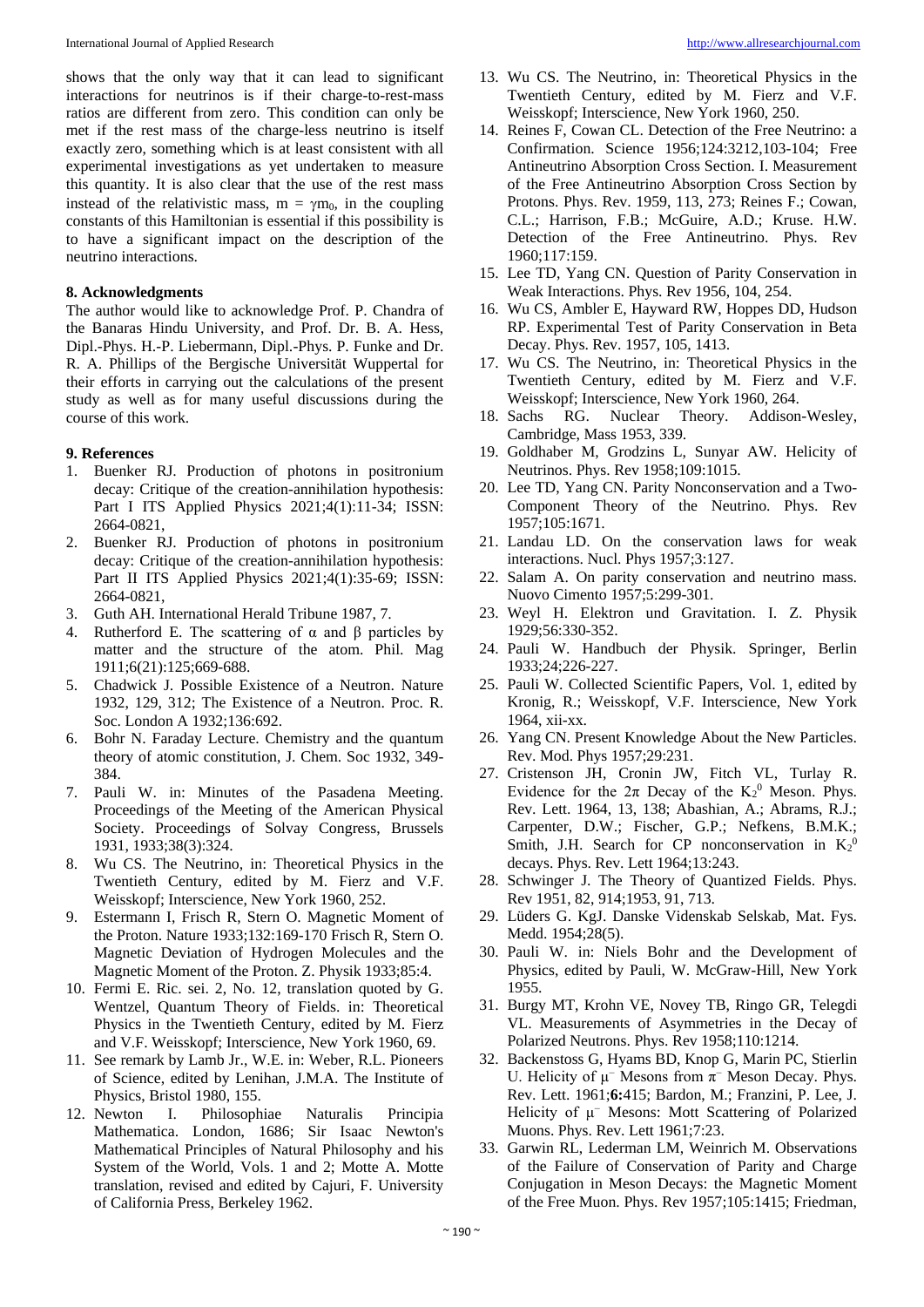J.L.; Telegdi, V.L. Nuclear Emulsion Evidence for Parity Nonconservation in the Decay Chain  $\pi^+$ - $\mu^+$ - $e^+$ . Phys. Rev 1957;105:1681.

- 34. Davis Jr., R. Attempt to Detect the Antineutrinos from a Nuclear Reactor by the  $Cl^{37}(v^-, e^-)A^{37}$  Reaction. Phys. Rev 1955;97;766.
- 35. Goeppert-Mayer M. Double Beta-Disintegration, Phys. Rev. 1935, 48, 512; Furry, W.H. On Transition Probabilities in Double Beta-Disintegration. Phys. Rev. 1939, 56, 1184; Konopinski, E.J. The Experimental Clarification of the Laws of beta-Radioactivity. U.S.A.E.C. Report LAMS-1949; Primahoff, H. Angular Correlation of Electrons in Double Beta-Decay. Phys Rev 1952;85:888.
- 36. Davis Jr, R Harmer DS, Hoffmann KC. Search for Neutrinos from the Sun. Phys. Rev. Lett. 1968, 20, 1205; Bahcall, J.N. Solar Neutrinos. I. Theoretical. Phys. Rev. Lett. 1964, 12, 300; Davis Jr., R. Solar Neutrinos. II. Experimental. Phys. Rev. Lett. 1964;12:303.
- 37. Danby G, Gaillard JM, Goulianos KL, Ledermann M, Mistry N, Schwartz M *et al*. Observation of High-Energy Neutrino Reactions and the Existence of Two Kinds of Neutrinos. Phys. Rev. Lett 1962;9:36.
- 38. Foster B. (editor), Electron-Positron Annihilation Physics. Adam Hilger, Bristol 1990;179:206.
- 39. Goeppert-Mayer M, Jensen JHD. Elementary Theory of Nuclear Shell Structure, Wiley, New York 1955, 1.
- 40. Foster B. (editor), Electron-Positron Annihilation Physics, Adam Hilger, Bristol 1990, 171.
- 41. Foster B. (editor), Electron-Positron Annihilation Physics, Adam Hilger, Bristol, 1990, p. 184; Kuzmin, V.A. Proceedings of the 1985 CERN School of Physics CERN 1986.
- 42. Heisenberg W. Über den Bau der Atomkerne. I. Z. Physik 1932;77:1.
- 43. Cassen B, Condon EU. On Nuclear Forces. Phys. Rev 1936;50;846.
- 44. Wigner EP. On the Consequences of the Symmetry of the Nuclear Hamiltonian on the Spectroscopy of Nuclei, Phys. Rev 1937;51:106.
- 45. Schrödinger E. Quantisierung als Eigenwertproblem. Ann. Physik 1926;384(4):361; 384(5), .437; 384(6), 489; 384(13):109.
- 46. Sachs RG. Nuclear Theory, Addison-Wesley, Cambridge, Mass 1953, 28.
- 47. Yukawa H. On the Interaction of Elementary Particles. I. Proc. Phys. Math. Soc. Japan 1935;17:48-57.
- 48. Lattes CMG, Muirhead H, Occhialini GPS, Powell CF. Nature 1947;159:694-697.
- 49. Pauli W. Meson Theory of Nuclear Forces, Wiley, New York, 1946; Sachs, R.G. Nuclear Theory, Addison-Wesley, Cambridge, Mass 1953, 169.
- 50. Frauenfelder H, Henley EM. Subatomic Physics, Prentice-Hall, Englewood Cliffs, N.J 1974, 124-129.
- 51. Kusch P, Foley HM. Precision Measurement of the Ratio of the Atomic `g Values' in the  ${}^{2}P_{3/2}$  and  ${}^{2}P_{1/2}$ States of Gallium. Phys. Rev. 1947, 72, 1256; The Magnetic Moment of the Electron 1948, 74, 250.
- 52. Goeppert-Mayer M, Jensen JHD. Elementary Theory of Nuclear Shell Structure, Wiley, New York 1955, 11.
- 53. McAllister RW, Hofstadter R. Elastic Scattering of 188- Mev Electrons from the Proton and the Alpha Particle. Phys. Rev 1956;102:851.
- 54. Goeppert-Mayer M. On Closed Shells in Nuclei. Phys. Rev. 1948;74:1969, 235; 1949, 75; Nuclear Configurations in the Spin-Orbit Coupling Model. I. Empirical Evidence 1950;78:16.
- 55. Haxel O, Jensen JHD, Suess H. On the "Magic Numbers" in Nuclear Structure. Phys. Rev 1949, 75, 1766; Z. Physik. 1950;128:295.
- 56. Sachs RG. Nuclear Theory, Addison Wesley, Cambridge, Mass 1953, 197.
- 57. Wigner EP. On the Consequences of the Symmetry of the Nuclear Hamiltonian on the Spectroscopy of Nuclei. Phys. Rev. 1937, 51, 106; Hund, F. Symmetrieeigenschaften der Kräfte in Atomkernen und Folgen für deren Zustände, insbesondere der Kerne bis zu sechzehn Teilchen. Z. Physik 1937, 105**,** 202.
- 58. Dirac PAM, Proc. R. Soc. London A 1931;133:80.
- 59. Dirac PAM. Proc. R. Soc. London A 1928;117:610.
- 60. Breit G. The Effect of Retardation on the Interaction of Two Electrons. Phys. Rev 1929;34:553.
- 61. Pauli W. Zur Quantenmechanik des magnetischen Elektrons. Z. Physik 1927;43(9, 10):601-623.
- 62. Bethe HA, Salpeter EE. Quantum Mechanics of Oneand Two-Electron Atoms, Springer, Berlin 1957, 181.
- 63. Slater JC. Quantum Theory of Atomic Structure, Vol. II, McGraw-Hill, New York 1960, 166.
- 64. Sard RD. Relativistic Mechanics, Benjamin, New York 1970, 355-359.
- 65. Sachs RG. Nuclear Theory, Addison-Wesley, Cambridge, Mass 1953, 214.
- 66. Sachs RG. Nuclear Theory, Addison-Wesley, Cambridge, Mass 1953, 198.
- 67. See remark by Jensen. J.H.D. to Goeppert-Mayer, M. in: Weber, R.L. Pioneers of Science, edited by Lenihan, J.M.A., The Institute of Physics, Bristol 1980, 192.
- 68. Bohr N. Neutron Capture and Nuclear Constitution. Nature 1936, 137, 344; von Weizsäcker, C.F. Zur Theorie der Kernmassen. Z. Physik 1935;96:431.
- 69. Pauling L. The Nature of the Chemical Bond, Third edition, Corrnell University Press. Ithaca, N.Y., 1960.
- 70. Hofstadter R. Fechter, H.R.; McIntyre, J.A. Phys. Rev 1953;92:978.
- 71. Sachs RG. Nuclear Theory, Addison-Wesley, Cambridge, Mass 1953, 17.
- 72. Gell-Mann M. A Schematic Model of Baryons and Mesons. Phys. Lett 1964;8:214.
- 73. Zweig G. CERN Report 8182/Th 1964, 401
- 74. Foster B. (editor), Electron-Positron Annihilation Physics, Adam Hilger, Bristol 1990, 173.
- 75. Fermi E, Yang CN. Are Mesons Elementary Particles? Phys. Rev 1949;76:1739.
- 76. Sakata S. Progr. Theor. Phys 1956;16:636.
- 77. Goudsmit S, Uhlenbeck GE. Over Het Roteerende Electron En de Structuur der Spectra. Physica, 1925 5, 266;Uhlenbeck, G.E.; Goudsmit, S. Ersetzung der Hypothese vom unmechanischen Zwang durch eine Forderung bezüglich des inneren Verhaltens jedes einzelnen Elektrons. Naturwissenschaften 1925, 13, 953; Spinning Electrons and the Structure of Spectra. Nature 1926;117:264.
- 78. Thomas LH. The Motion of the Spinning Electron, Nature 1926, 117, 514; Frenkel, J. Die Elektrodynamik des rotierenden Elektrons, Z. Physik 1926;37:243.
- 79. Sard RD. Relativistic Mechanics, Benjamin, Reading, Mass 1970, 295-298.